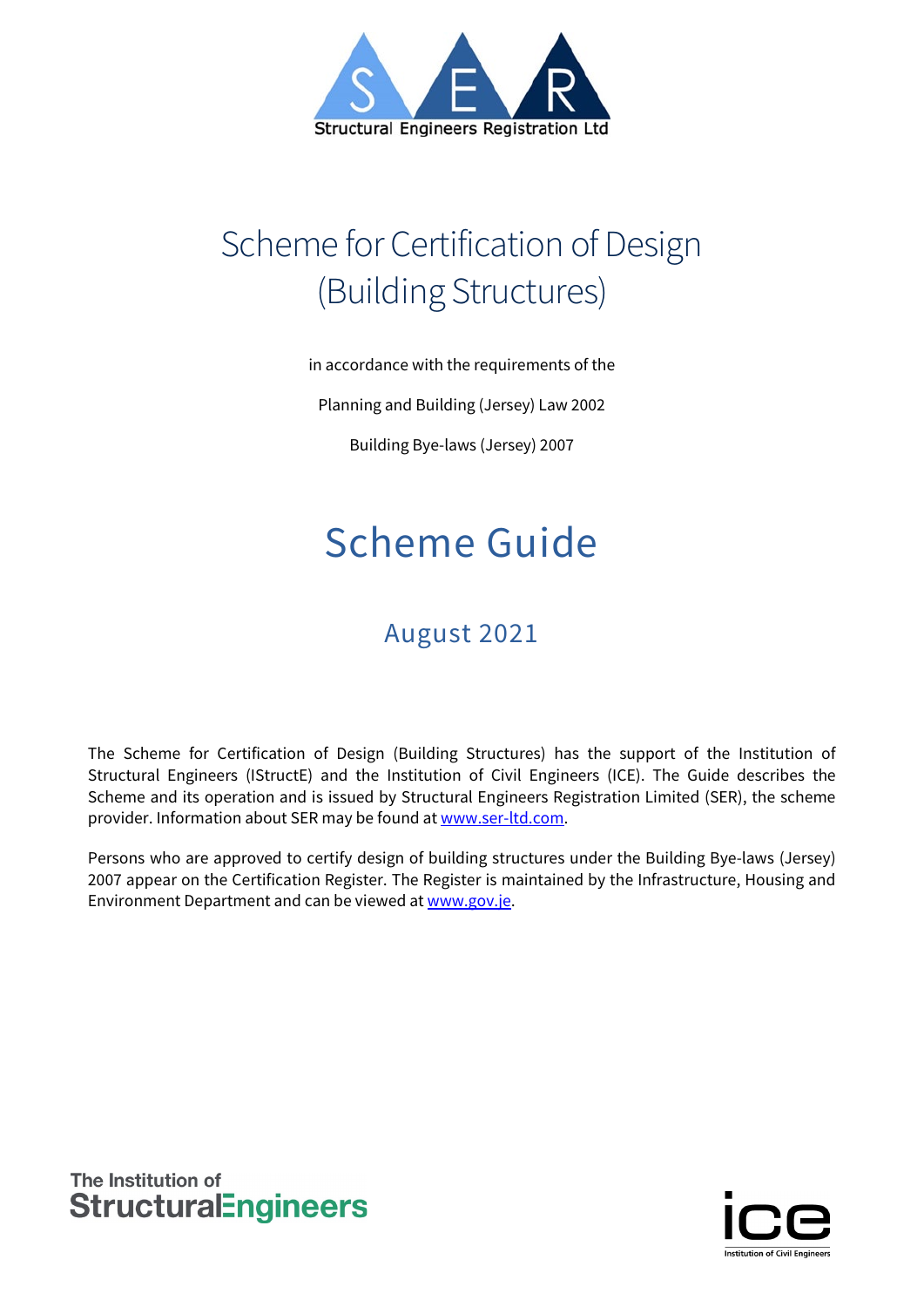# <span id="page-1-0"></span>Contents

| 1 |     |                                                                                       |  |
|---|-----|---------------------------------------------------------------------------------------|--|
| 2 |     |                                                                                       |  |
| 3 |     |                                                                                       |  |
| 4 |     |                                                                                       |  |
|   | 4.1 |                                                                                       |  |
|   | 4.2 |                                                                                       |  |
|   | 4.3 |                                                                                       |  |
|   | 4.4 | Conditions for membership as an Approved Certifier of Design (Building Structures) 10 |  |
|   | 4.5 | Conditions of membership as an Approved Body for Certification of Design (Building    |  |
|   | 4.6 |                                                                                       |  |
|   | 4.7 |                                                                                       |  |
| 5 |     |                                                                                       |  |
|   | 5.1 |                                                                                       |  |
|   | 5.2 |                                                                                       |  |
|   | 5.3 |                                                                                       |  |
|   | 5.4 |                                                                                       |  |
|   | 5.5 |                                                                                       |  |
| 6 |     |                                                                                       |  |
|   | 6.1 | The Infrastructure, Housing and Environment Department's Certification Register 19    |  |
|   | 6.2 |                                                                                       |  |

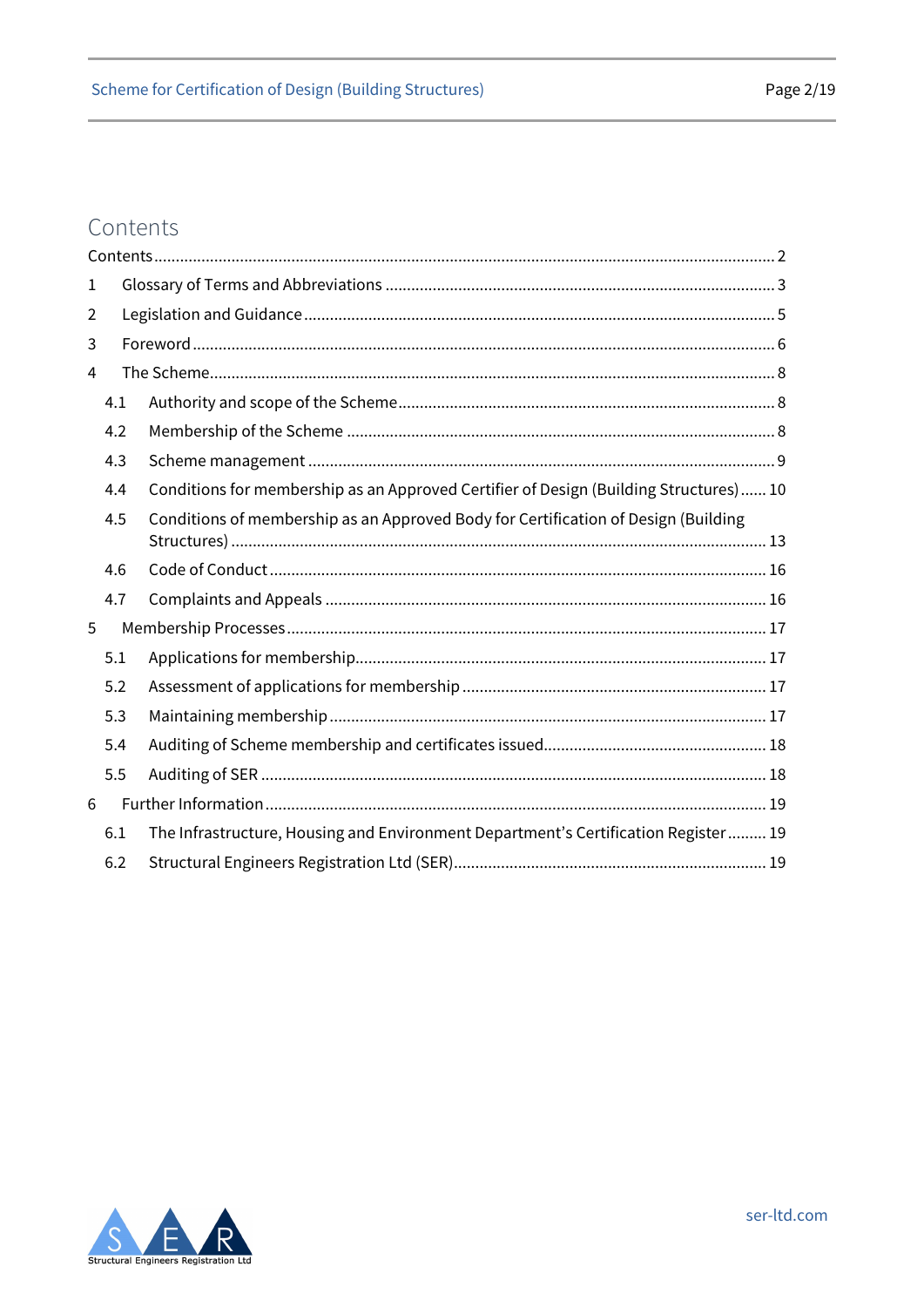Scheme for Certification of Design (Building Structures) example 2013 Page 3/19

# <span id="page-2-0"></span>1 Glossary of Terms and Abbreviations

| <b>Applicant</b>                 | The applicant for a building permit is usually a building owner<br>or a developer. The applicant must demonstrate the compliance<br>of their proposals with the Building Bye-laws (Jersey) 2007. For<br>the purposes of the requirements relating to the structural<br>design of buildings applicants are required to provide a<br>certificate of design by Approved Certifiers of Design (Building<br>Structures) in support of their application for a building permit. |
|----------------------------------|---------------------------------------------------------------------------------------------------------------------------------------------------------------------------------------------------------------------------------------------------------------------------------------------------------------------------------------------------------------------------------------------------------------------------------------------------------------------------|
| <b>Approved Body</b>             | A firm, public body, or other organisation that is a member of<br>the Scheme                                                                                                                                                                                                                                                                                                                                                                                              |
| <b>Approved Certifier</b>        | An Approved Certifier of Design (Building Structures), i.e. a<br>Structural or Civil Engineer who is a member of the Scheme                                                                                                                                                                                                                                                                                                                                               |
| <b>Building Bye-laws</b>         | Building Bye-laws (Jersey) 2007                                                                                                                                                                                                                                                                                                                                                                                                                                           |
| <b>Certificate</b>               | A certificate of design (building structures) issued by an<br>Approved Certifier                                                                                                                                                                                                                                                                                                                                                                                          |
| <b>Certification Coordinator</b> | A person employed by an Approved Body authorised to<br>countersign Certificates on behalf of the Body. The Certification<br>Coordinator does not need to be a Chartered Engineer.                                                                                                                                                                                                                                                                                         |
| <b>CPD</b>                       | <b>Continuing Professional Development</b>                                                                                                                                                                                                                                                                                                                                                                                                                                |
| <b>Firm</b>                      | A company, partnership, contractor, or sole practitioner                                                                                                                                                                                                                                                                                                                                                                                                                  |
| <b>IHE</b>                       | The Government of Jersey Infrastructure, Housing and<br><b>Environment Department</b>                                                                                                                                                                                                                                                                                                                                                                                     |
| <b>ICE</b>                       | Institution of Civil Engineers                                                                                                                                                                                                                                                                                                                                                                                                                                            |
| <b>IStructE</b>                  | Institution of Structural Engineers                                                                                                                                                                                                                                                                                                                                                                                                                                       |
| Law                              | The Planning and Building (Jersey) Law 2002 (as amended)                                                                                                                                                                                                                                                                                                                                                                                                                  |
| <b>Register</b>                  | The register of Approved Certifiers of Design (Building<br>Structures) maintained by the Government of Jersey                                                                                                                                                                                                                                                                                                                                                             |
| <b>Scheme</b>                    | Scheme for the Certification of Design (Building Structures)                                                                                                                                                                                                                                                                                                                                                                                                              |
| <b>SER</b>                       | <b>Structural Engineers Registration Ltd</b>                                                                                                                                                                                                                                                                                                                                                                                                                              |
| Sole practitioner                | A single engineer who does not employ any other engineers                                                                                                                                                                                                                                                                                                                                                                                                                 |
| <b>Structural design</b>         | Structural calculations, drawings and details, including<br>reinforcement drawings, survey and investigation reports, and<br>the relevant parts of the specification for the works. In the case<br>of alterations to an existing building, survey of the condition of                                                                                                                                                                                                     |

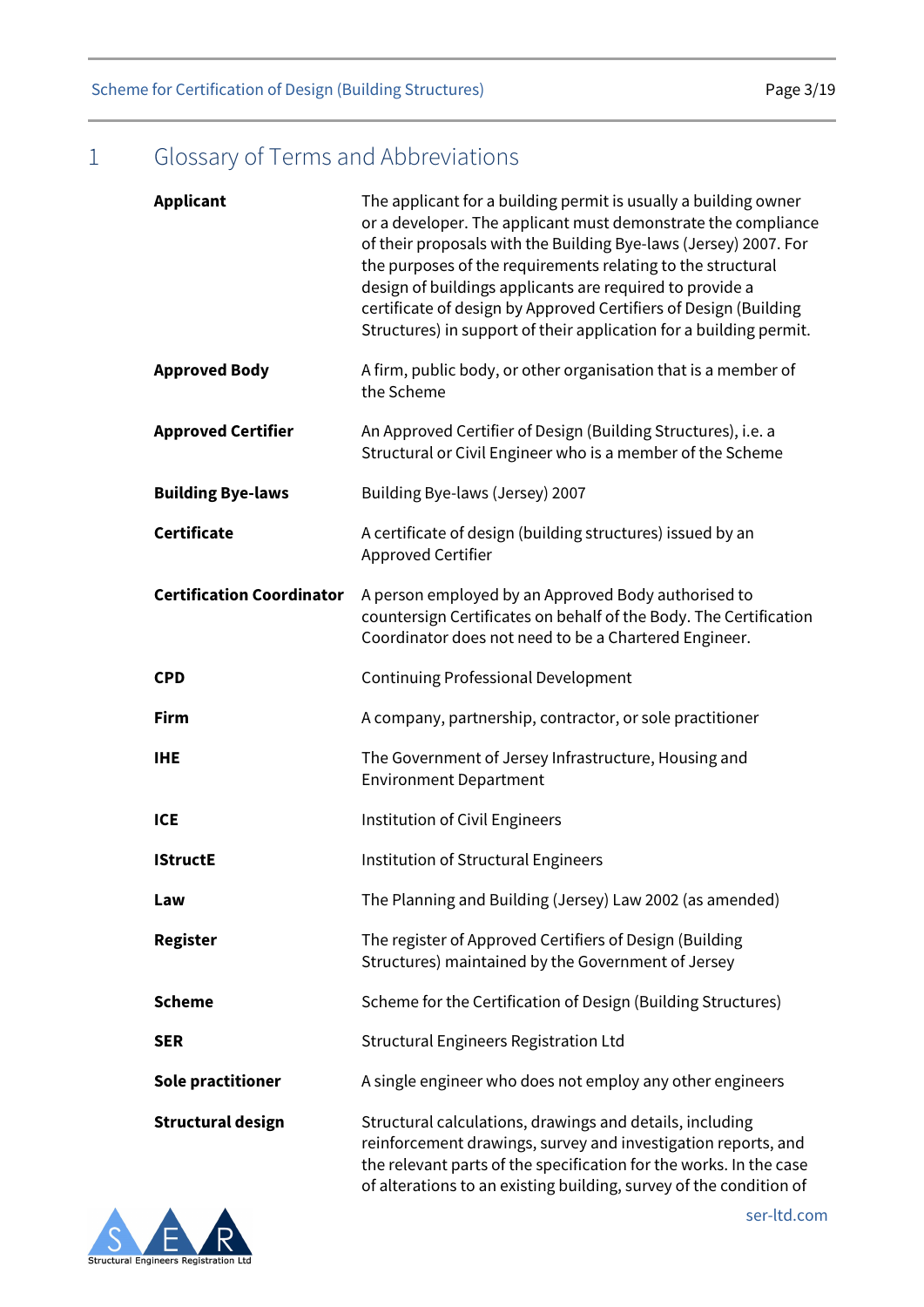the existing structure and assessment of the effect of the alteration on the stability of the completed building are also included. In the case of the material change of use of a building, a survey of the existing building, that identifies any works necessary to upgrade the structural integrity of the building as required by the Building Bye-laws.

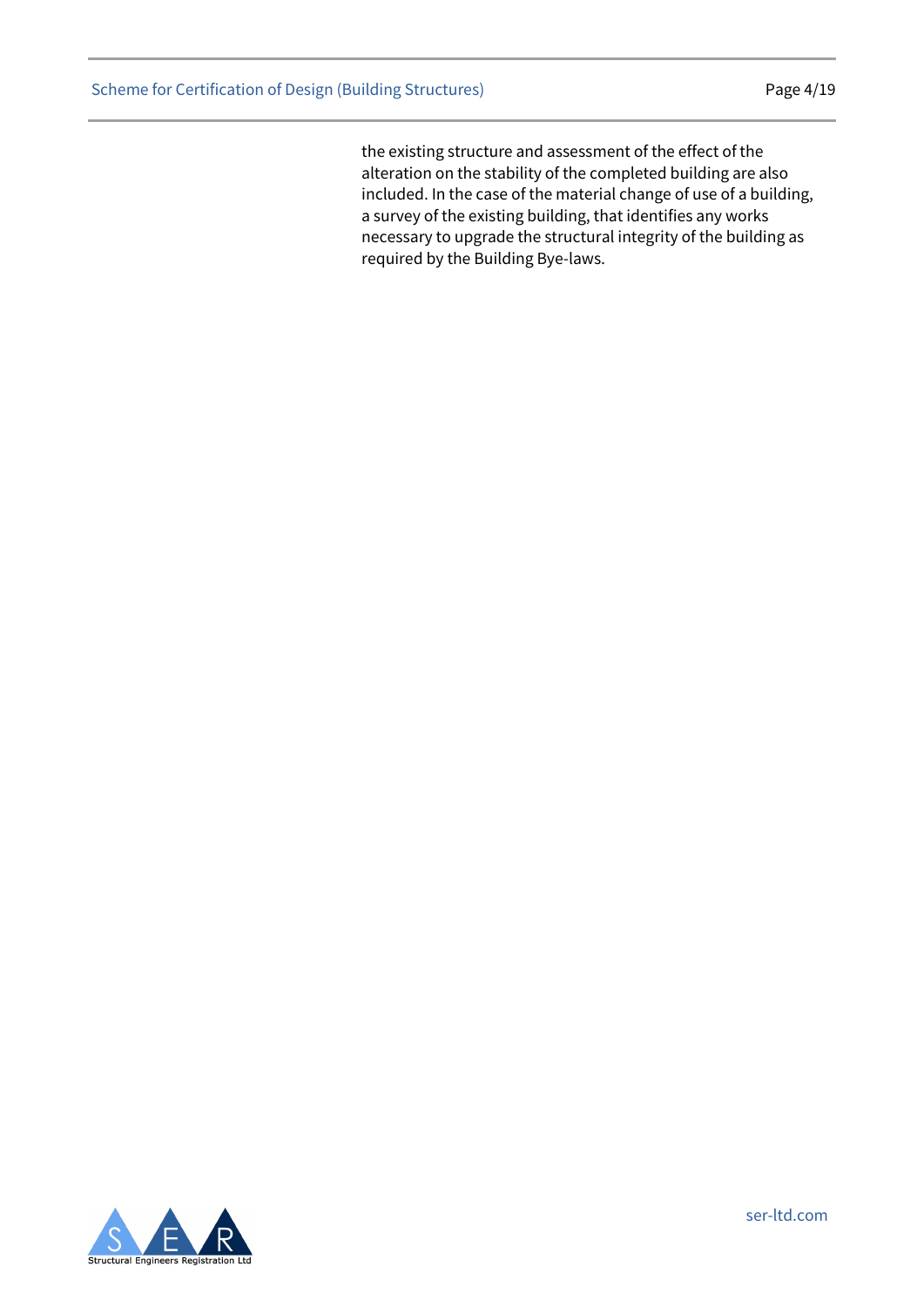Scheme for Certification of Design (Building Structures) example 2014 Page 5/19

# <span id="page-4-0"></span>2 Legislation and Guidance

Planning and Building (Jersey) Law 2002 (as amended)

Building Bye-laws (Jersey) 2007 (as amended)

Planning and Environment Technical Guidance Document (Part 1. Structure) 1997

Copies of the documents listed above may be downloaded fro[m www.gov.je](http://www.gov.je/)

SER has published guidance related to the Scheme which can be accessed via the Resources page a[t https://www.ser-ltd.com/ser-jersey/resources](https://www.ser-ltd.com/ser-jersey/resources)

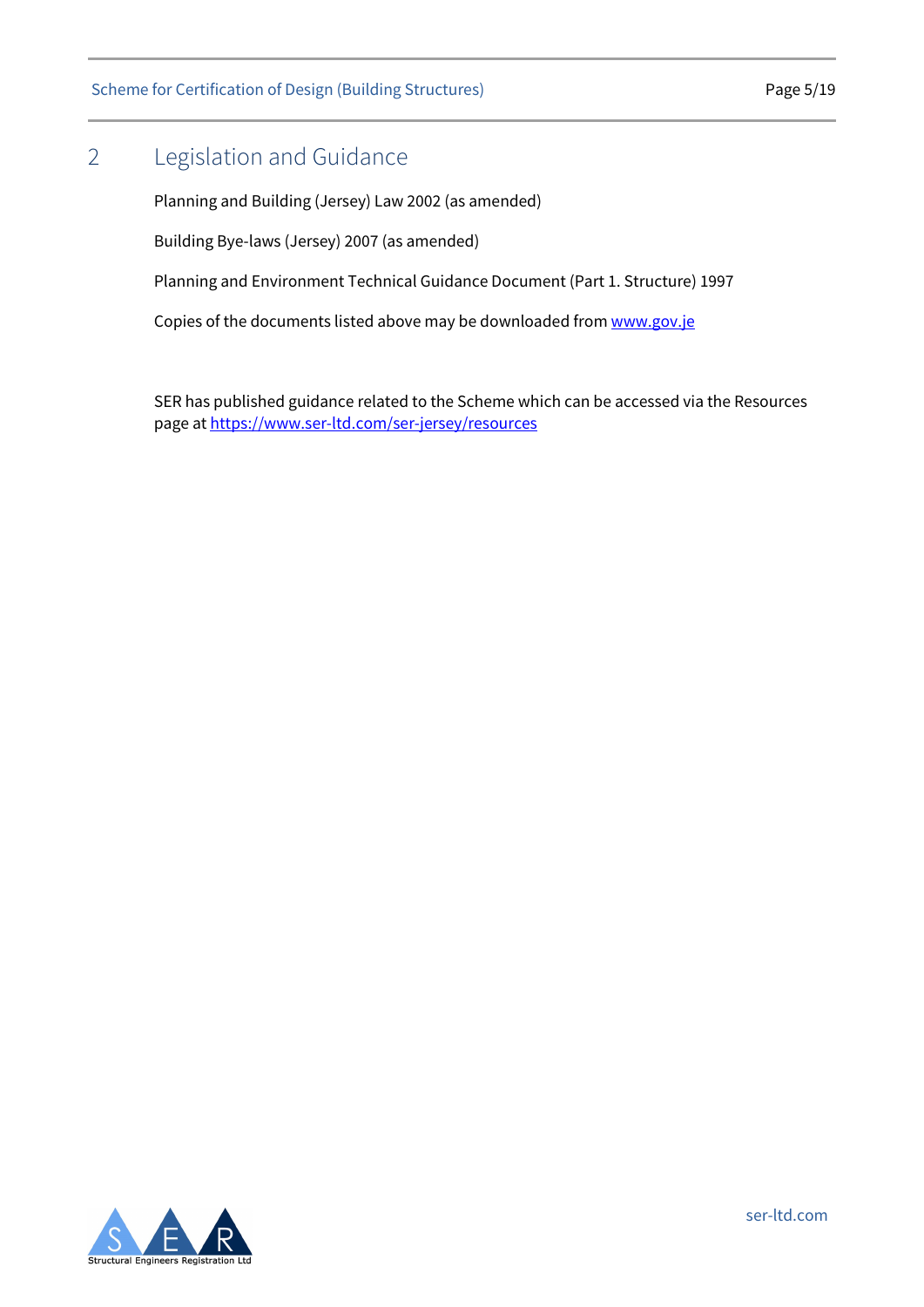### <span id="page-5-0"></span>3 Foreword

The purpose of the Building Bye-laws (Jersey) 2007, as defined by the Planning and Building (Jersey) Law 2002, is to secure the health, safety, welfare and convenience of people, to further the conservation of fuel and power, and to further the achievement of sustainable development, with respect to the design, construction, demolition and conversion of buildings and the provision of services, fittings and equipment in or in connection with buildings. The Bye-laws achieve this by setting down procedures for persons proposing to carry out building work and by prescribing a number of functional requirements for buildings which are supported by detailed technical guidance.

Under the Jersey system of building control, designers of buildings have to submit plans and details of their proposals to the Infrastructure, Housing and Environment Department (IHE) for verification before a building permit is issued so as to limit the risk to public safety as a consequence of inadequate building performance. This verification process is seen to be a key element in the enforcement of the Building Bye-laws in Jersey and the maintenance of good building standards. It is however recognised that this process can extend the time taken for building projects to commence and that for certain well-defined specialist areas in the construction process it may be appropriate, provided that adequate safeguards are put in place, to verify plans in a different way.

The structural design of a building is one such clearly defined specialist role, where responsibility for certifying compliance with the Bye-laws, could be done by suitably qualified and experienced persons who undertake to work in an agreed way. The system is grounded on the principle that suitably qualified and experienced building professionals can accept responsibility for ensuring compliance with the Building Bye-laws, without the need for detailed scrutiny of design by verifiers, provided they are employed by reputable firms or organisations that operate a system of careful checking.

On 13 July 2007 the Minister responsible for making Building Bye-laws approved a Scheme for Certification of Design (Building Structures) and Structural Engineers Registration Ltd (SER) were appointed to provide that Scheme. In order to establish the competence of those certifying the design of building structures, individual Chartered Engineers are approved for membership of the Scheme and placed on a Certification Register maintained by the IHE. An individual member of the Scheme may perform the functions of an Approved Certifier of Design (Building Structures).

To fulfil their role properly, Certifiers must have adequate support from their employers, or the firms to whom they are contracted to certify a project. In order to provide certification services, a firm (company, partnership, contractor, or sole practitioner), public body, or other organisation must meet the conditions to become a member of the Scheme as an Approved Body.

As a result of the Ministers decision to approve this scheme a person submitting an application for a building permit on or after 1 January 2008 will need to use the services of a firm on the Register to obtain a certificate of design. Firms not on the Register are not precluded from preparing designs but their client will need to arrange a separate contract (or subcontract) with an Approved Body to provide certification.

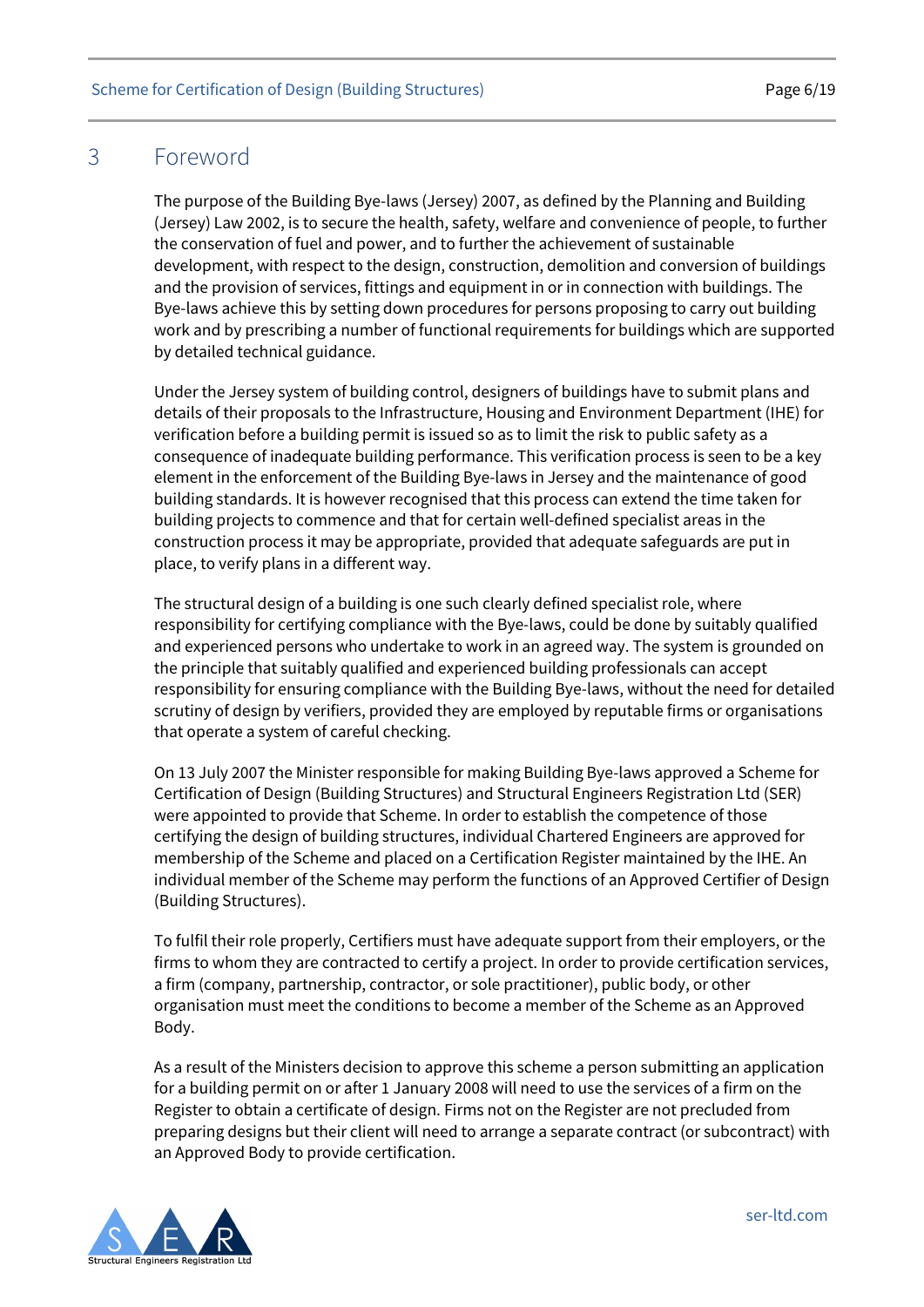All certificates must be signed by both an Approved Certifier and the Certification Coordinator of the Approved Body employing the Approved Certifier.

SER is responsible for operating the Scheme and is subject to audit by IHE. The Jersey Registration Board of SER assesses all applications for membership from individuals and firms. SER undertakes audits of the certification practice of Scheme members.

The Law also introduces the possibility of criminal prosecution in the event of reckless certification. In consequence individual Certifiers are required to undertake additional actions, which may not historically have been considered to be part of a structural engineer's remit. It is the responsibility of the Approved Body that employs the Certifier to negotiate appropriate fee levels commensurate with the work involved and to permit the Certifier adequate time and resources to undertake all enquiries necessary to satisfy themselves that works covered by the certificate comply with all relevant building bye-law requirements.

This document describes the Scheme, its management, and the management processes.

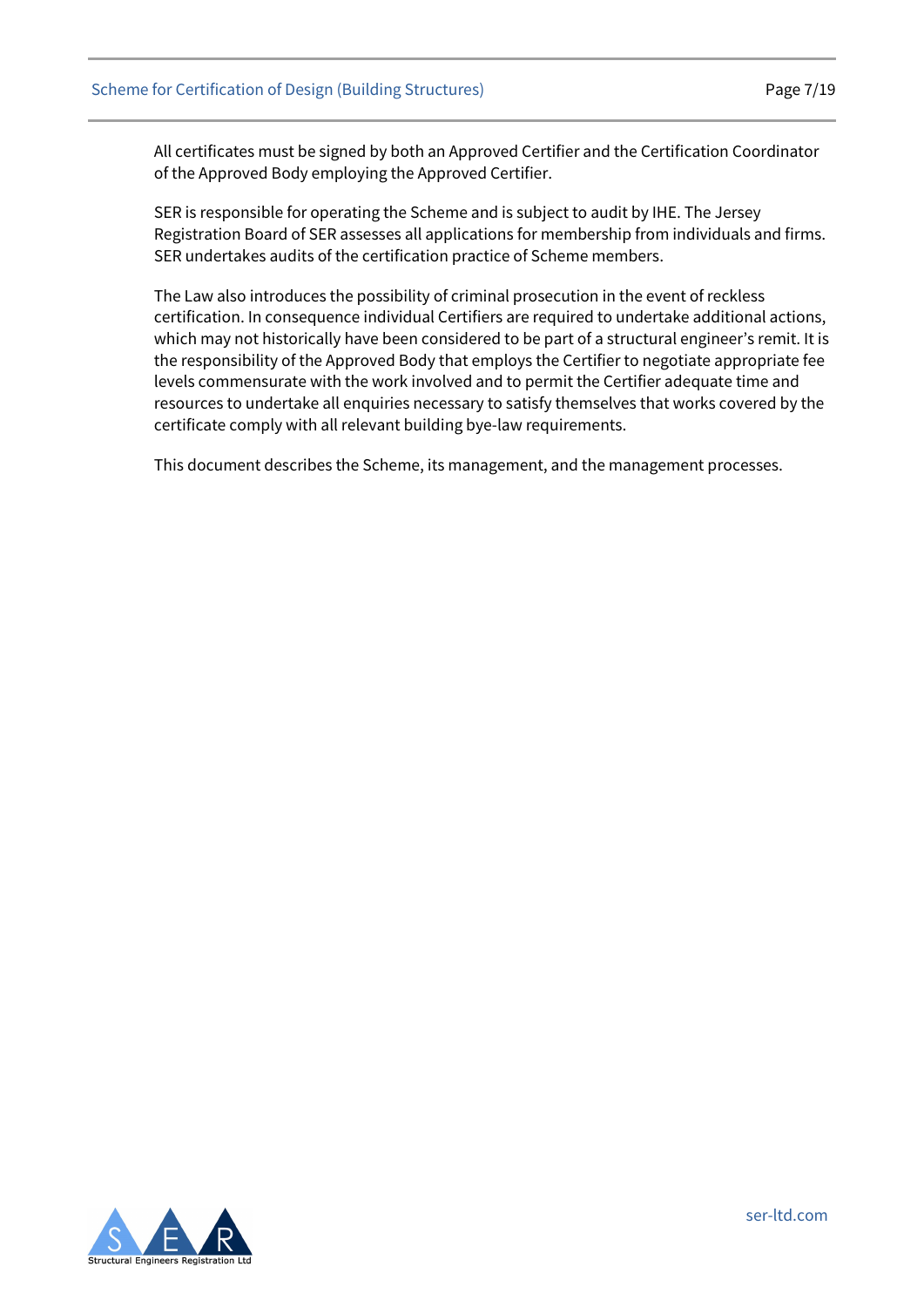### <span id="page-7-0"></span>4 The Scheme

#### <span id="page-7-1"></span>4.1 Authority and scope of the Scheme

- 4.1.1 The authority for the Scheme is derived from Article 30 (4) of the Law. The Scheme places the responsibility for certification on its members.
- 4.1.2 The scope of the Scheme for Certification of Design (Building Structures) is the certification of work described in applications for a building permit as complying with the Building Bye-laws (Jersey) with respect to all relevant requirements listed in Part 1 of the second schedule to the Bye-laws, and Bye-law 7 (materials and workmanship) as far as Bye-law 7 relates to the structural design of the building.
- 4.1.3 It is necessary for Certifiers to be clear about the scope of work covered by any design certificate that they sign in relation to a particular project. In this context, reference should be made to the definition of 'building' contained within the Building Bye-laws.
- 4.1.4 The Scheme is provided by SER, which was first appointed on 13 July 2007.
- 4.1.5 The Scheme and SER, the scheme provider, are subject to audit by the IHE.

#### <span id="page-7-2"></span>4.2 Membership of the Scheme

- 4.2.1 Membership of the Scheme is subject to criteria defined by SER and approved by the Infrastructure, Housing and Environment Department.
- 4.2.2 SER will forward details of membership of the Scheme to the IHE Certification Register within a week of a change occurring.
- 4.2.3 Membership of the Scheme (both individual membership and membership of Bodies) is for a term of 5 years and is subject to the payment of a membership fee upon applying to join the Scheme and an annual subscription.
- 4.2.4 Members may apply to renew their membership.
- 4.2.5 Members are subject to audit at any time deemed necessary by SER.
- 4.2.6 An individual member is entitled to exercise the function of an Approved Certifier of Design (Building Structures), referred to in this guide as a Certifier. That function is to examine the work described in an application for building permit and where appropriate to certify that it complies with the Building Bye-laws (Jersey) with respect to all relevant requirements listed in Part 1 of the second schedule to the Bye-laws, and Bye-law 7. A Certifier must not certify any work that does not comply with the Building Bye-laws and must not certify any work that has not been checked for compliance with the Building Bye-laws. A Certifier can issue a design certificate, generated from SER, directly to the IHE to discharge conditions relating to the structural design of a building (see SER Technical Bulletin No 1). The design certificate must be accompanied by one copy of all structural design drawings and calculations that have been checked for the purposes of issuing the design certificate (see Technical Bulletin No 1).

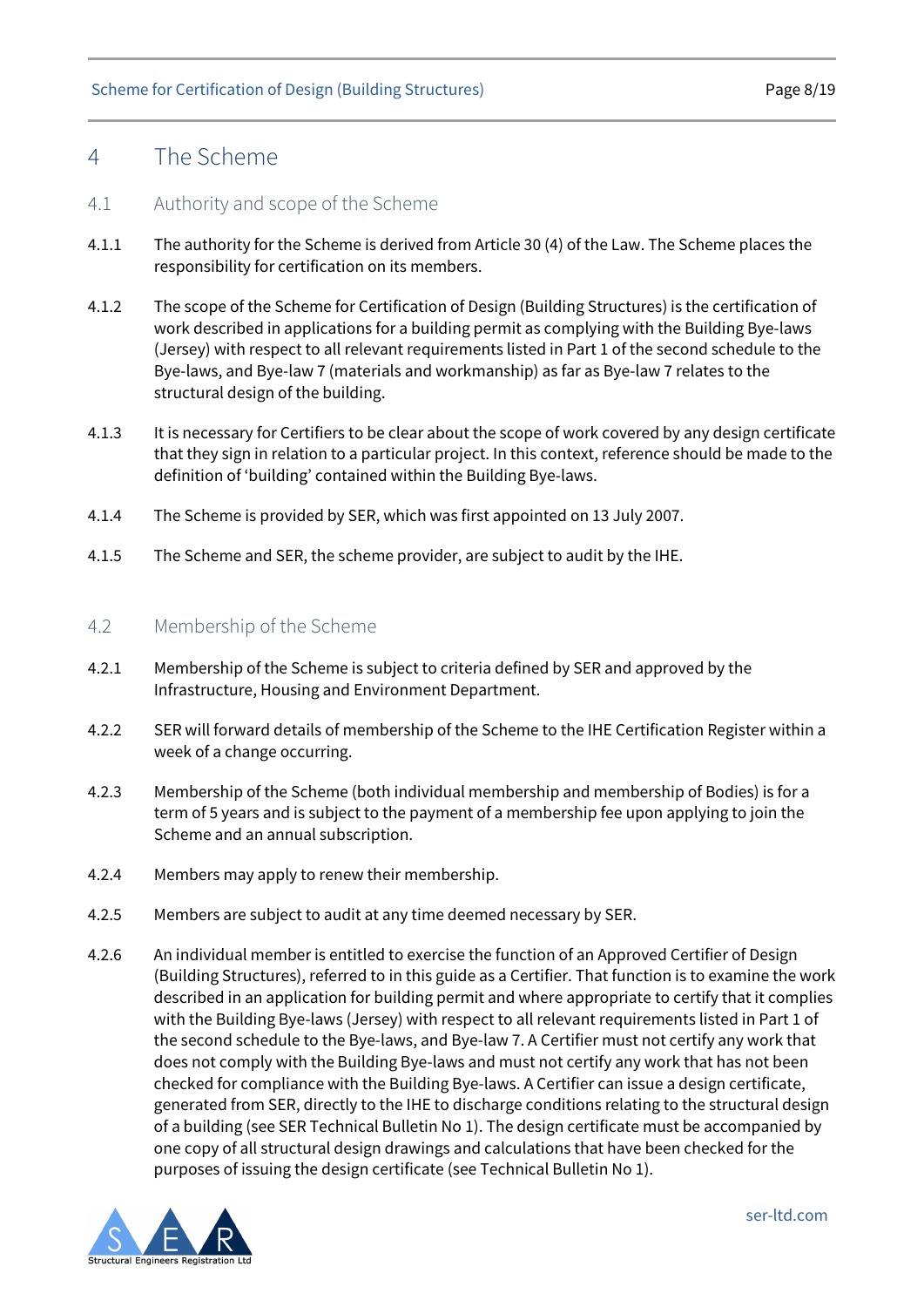- 4.2.7 A firm, public body, or other organisation that is a member of the Scheme may act as an Approved Body to supply certification services within the scope of the Scheme.
- 4.2.8 An Approved Body must employ at least one Approved Certifier of Design (Building Structures), support the work of Certifiers in specified ways, hold appropriate levels of professional indemnity insurance, and designate a Certification Coordinator who may or may not be a Certifier.
- 4.2.9 The Certification Coordinator of the Approved Body that is contracted to provide certification services for a building application must countersign certificates issued by the Certifier confirming that the Approved Certifier signing the certificate is employed by the Approved Body.
- 4.2.10 A Certifier is given a personal registration number and may leave an Approved Body without loss of that number. The individual uses that number if subsequently employed by another Approved Body. However, if subsequently employed by a firm not on the Register, the individual cannot act as a Certifier.

#### <span id="page-8-0"></span>4.3 Scheme management

- 4.3.1 SER is a Limited Company, registered at Companies House. It is a subsidiary of the Institution of Structural Engineers. The memorandum and articles of association may be seen a[t www.ser](http://www.ser-ltd.com/)[ltd.com.](http://www.ser-ltd.com/)
- 4.3.2 SER and the Scheme have the full support of the IStructE and the ICE.
- 4.3.3 The Board of Directors of SER comprises:
	- 1. 3 members nominated by IStructE
	- 2. 1 member nominated by ICE
	- 3. 1 independent member
	- 4. Up to 2 additional members as deemed necessary by the Board
- 4.3.4 The Board of Directors of SER is responsible for:
	- 1. continuing review of the operation of the Scheme
	- 2. implementation of the Code of Conduct
	- 3. appointment of the Jersey Registration Board
	- 4. appointment of Audit Pool
	- 5. determining fees for membership on joining, annual renewal of membership, certificate fees, and remuneration to members of the Jersey Registration Board and to auditors
	- 6. approval of reports on Scheme finances
	- 7. reporting on the Scheme to the IHE
	- 8. confirming the outcomes of application assessments, audits of certification performance and reviews of membership of the scheme

The Board is assisted by the Company Secretary of SER.

4.3.5 The operation of the Scheme is managed and administered by the Head of Certification and the Registration Schemes Administration Team.

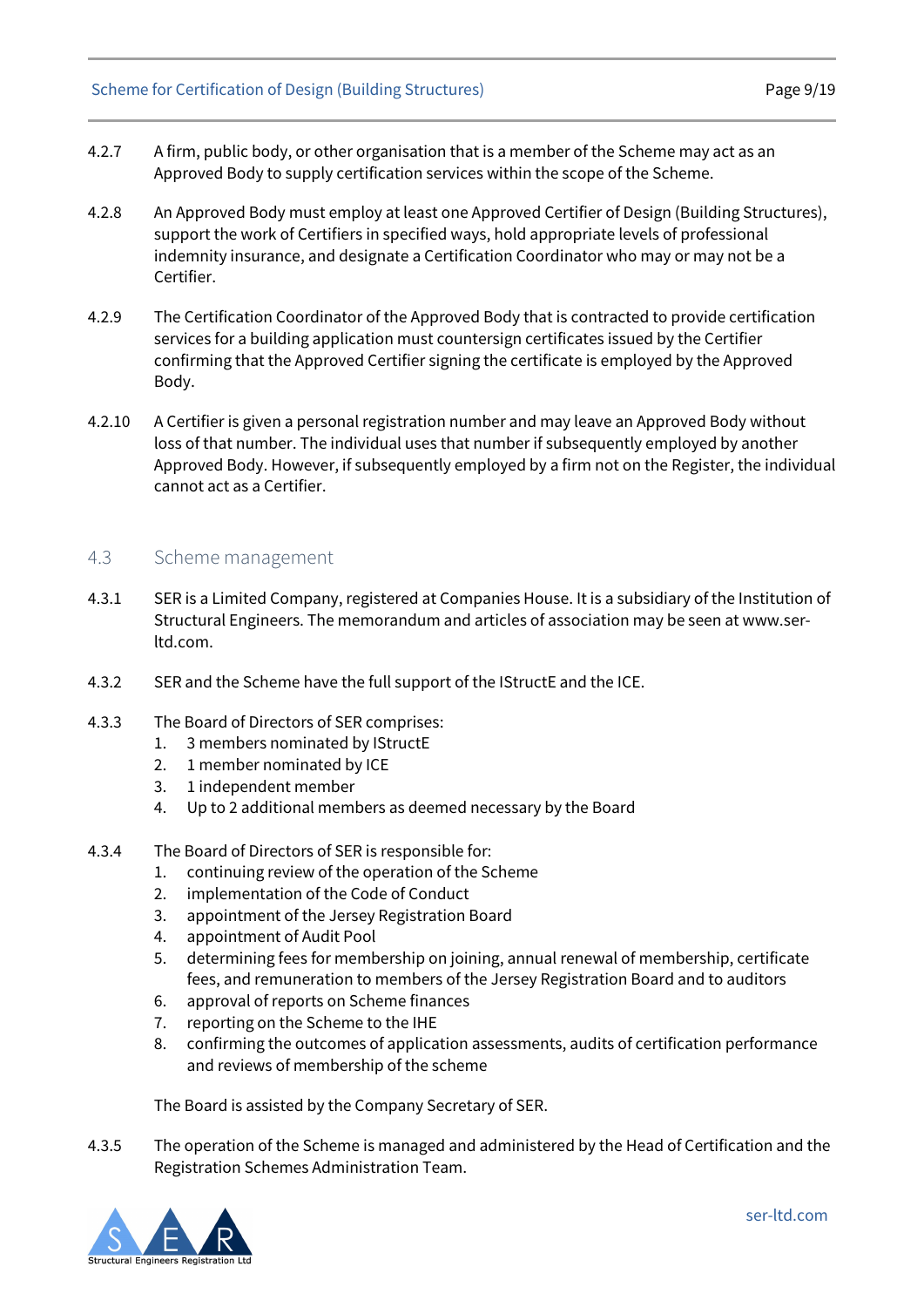- 4.3.6 The assessment, auditing, and making recommendations to the SER Board for approval of membership are undertaken by the Jersey Registration Board which is appointed by the Board of SER. The Jersey Registration Board comprises:
	- 1. Chairman
	- 2. 4 Members or Fellows of ICE and/or IStructE with appropriate experience, normally appointed for three-year terms.

The quorum of the Jersey Registration Board is 3 members

- 4.3.7 The Jersey Registration Board carries responsibilities and duties delegated to it by the Board of Directors of SER as follows:
	- 1. to assess applications from individuals and firms for Scheme membership, request additional information and/or call the candidate for interview as appropriate and to recommend to the SER Board whether or not the application should be accepted
	- 2. to exercise appropriate quality control of the issue of certificates by review of reports of audits of the certification practice of members
	- 3. to review the Scheme and its operation and recommend any changes that it considers necessary
- 4.3.8 Audits of certification practice of Scheme members are conducted by members of the Jersey Registration Board, with the assistance of members of the Audit Pool.
- 4.3.9 Members of the Audit Pool are appointed by the Board of SER to assist with the undertaking of audits, normally for three-year terms.
- 4.3.10 Members of the JRB and Audit Pool are Members or Fellows of ICE and/or IStructE, or who hold a professional qualification of equal standing as determined by SER, with appropriate experience in the design of building structures and of certification under the SER Scheme.

Candidates for the JRB will, in most cases, have had previous experience as members of the Audit Pool; however, in circumstances where suitable candidates from the Audit Pool are not forthcoming, other applicants will be considered providing they can clearly demonstrate a detailed understanding and experience of the Scheme.

4.3.11 Members of the Registration Board and the Audit Pool are remunerated for their work.

#### <span id="page-9-0"></span>4.4 Conditions for membership as an Approved Certifier of Design (Building Structures)

- 4.4.1 Membership of the Scheme is restricted to chartered engineers who are Members or Fellows of IStructE or ICE (i.e. MIStructE, FIStructE, CEng, MICE, or CEng, FICE) or to those who hold a professional qualification of equal standing from an equivalent overseas institution as determined by SER. Generally, they must also have a minimum of five years' recent relevant experience of the design of building structures.
- 4.4.2 Approved Certifiers must agree to fulfil all the requirements of the scheme as described in the Scheme Guide and agree to abide by the Code of Conduct.
- 4.4.3 Approved Certifiers must be satisfied that their knowledge and experience enables them to discharge the responsibility of certifying a particular design, bearing in mind the type of

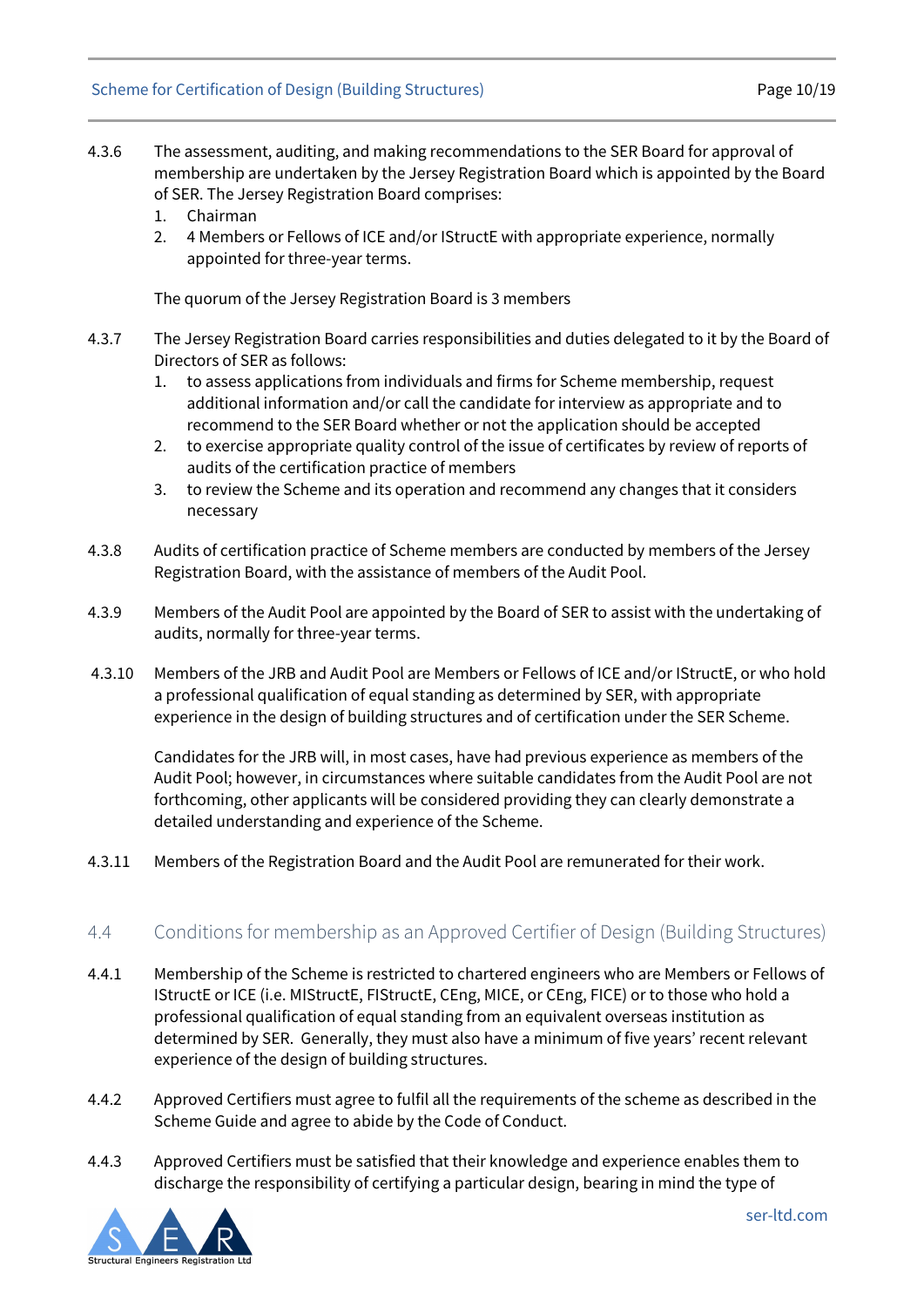structure, materials used, complexity or unusual nature of the project. Approved Certifiers must not certify projects where the work, or a significant proportion of the work, falls outwith the limits of knowledge and experience declared in the application for membership of the Scheme, unless it can be demonstrated that the necessary knowledge and experience has been acquired since making the application. New applicants will be required to demonstrate an adequate level of experience and expertise in specified aspects of structural design of buildings.

- 4.4.4 Approved Certifiers must have a good understanding of the Jersey building standards system and the SER Scheme's requirements as described in this Scheme Guide and other guidance issued by SER.
- 4.4.5 Approved Certifiers must maintain their knowledge and skills at a level necessary to discharge their duties. They must undertake an adequate level of CPD and must submit a return annually detailing the amount and type of CPD undertaken and the learning outcomes achieved. New applicants will be required to provide details of CPD undertaken over the previous three years. Further information is available in the guidance note on CPD requirements.
- 4.4.6 Approved Certifiers must undertake certification in a methodical manner. They must have procedures in place that will enable them to identify the scope of their certification, plan the certification process and satisfy themselves of the compliance or non-compliance of design work described in an application for a building permit.
- 4.4.7 The certificate applies to the whole of the work described in the application for a building permit. Approved Certifiers must, therefore, make themselves aware of the extent of the work covered by the application.

Approved Certifiers must note the definitions of 'building' and 'building work' within the Building Bye-Laws (Jersey) 2007.

Approved Certifiers must also note that the Requirements in Part 1 of Schedule 2 refer to the 'building' and not to the structure of the building. It is for this reason that scoping, i.e. determining the elements of the project that need to be considered as part of the certification process, is so important.

4.4.8 The building standards system is designed to check that the proposed building work meets the relevant requirements. Approved Certifiers must, therefore, see that the design for the work described in the application, excluding any work that is described on Schedule 2 to the certificate, has been completed and that it has had the appropriate level of checking.

The signing of a certificate in respect of design work which has not been completed is contrary to the intentions of both the Bye-Laws and Scheme and may lead to disciplinary action or prosecution.

4.4.9 It is a fundamental requirement of the Scheme that the design is checked before certification and it is the responsibility of the Approved Certifier to see that appropriate levels of checking of designs have been adopted.

While the design must be certified by an Approved Certifier, the design and the check may be undertaken by any competent person who may or may not be a Chartered Civil or Structural Engineer.

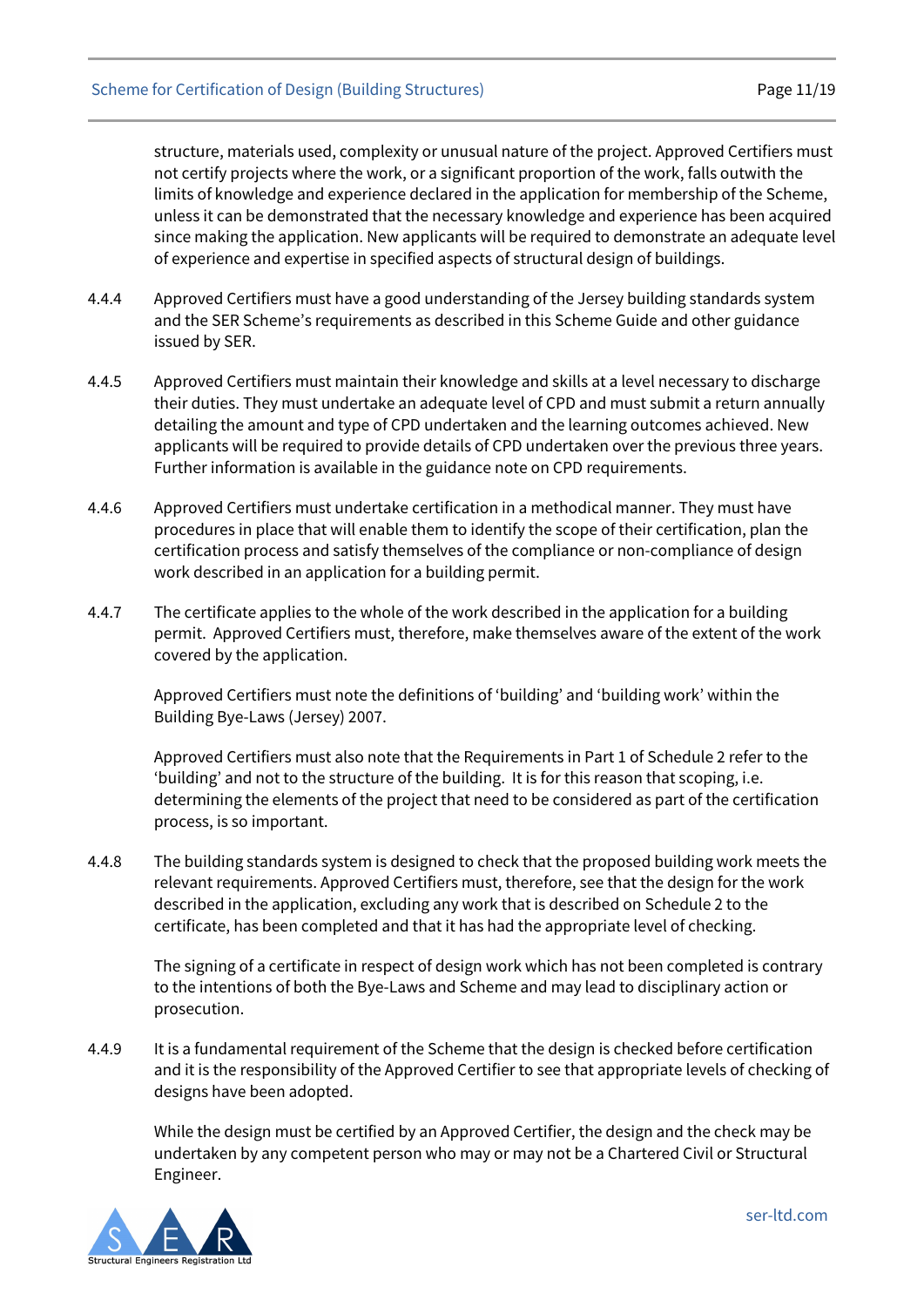#### Scheme for Certification of Design (Building Structures) example the manner of Page 12/19

- 4.4.10 Approved Certifiers must notify the designers if they identify any aspects of the structural design which do not comply with the structural requirements of the building regulations and must re-examine the design after changes have been made, but before certification.
- 4.4.11 It is a requirement of the Scheme that records are maintained by the Approved Certifier of how compliance with the Bye-Laws was established. These should include evidence of scoping, certification plan, design review checklists, etc.
- 4.4.12 It is the intention of the Building Bye-laws and an important feature of the Scheme that an individual Approved Certifier will certify the structural design of all the elements of the building, so that there is a holistic overview of that design. It is expected therefore that the same Approved Certifier will sign all the design certificates issued in relation to an application for a building permit or to discharge a condition attached to a building permit.

In exceptional circumstances it may be necessary for a new Approved Certifier to certify further stages of the design or amendments to the design. For the procedure to be adopted see the relevant guidance issued by SER.

In any circumstances where it is necessary for the Approved Certifier or Approved Body to change during the building design process, the applicant for the permit should write to IHE pointing out the change, detailing how it has been dealt with and confirming that in presenting new certificates on the project both the Approved Certifier and Approved Body are now taking responsibility for compliance with the Bye-laws for all stages of the project. A new Approved Body should secure an appropriate appointment from the client covering the provision of certification services for the entire project.

- 4.4.13 Approved Certifiers must agree to be audited by SER when requested, at which time they must produce records of their certification practice.
- 4.4.14 Approved Certifiers must declare any conflicts of interest likely to arise from them undertaking the role of an Approved Certifier on any particular project.
- 4.4.15 Approved Certifiers will be issued with a certificate of membership of the Scheme. Certificates remain the property of SER and must be returned to SER should the individual cease to be a member of the Scheme for whatever reason.
- 4.4.16 An Approved Certifier may describe themselves as an Approved Certifier of Design (Building Structures).

Membership does not entitle the use of designatory letters such as 'AC', 'ACD' or the logos of SER, IStructE, ICE, IHE, or the Jersey Government.

- 4.4.17 Approved Certifiers must ensure that their email address and other contact details are always up to date on the SER website. SER website login details must not be shared.
- <span id="page-11-0"></span>4.4.18 Approved Certifiers are responsible for any activity which takes place on their SER account.

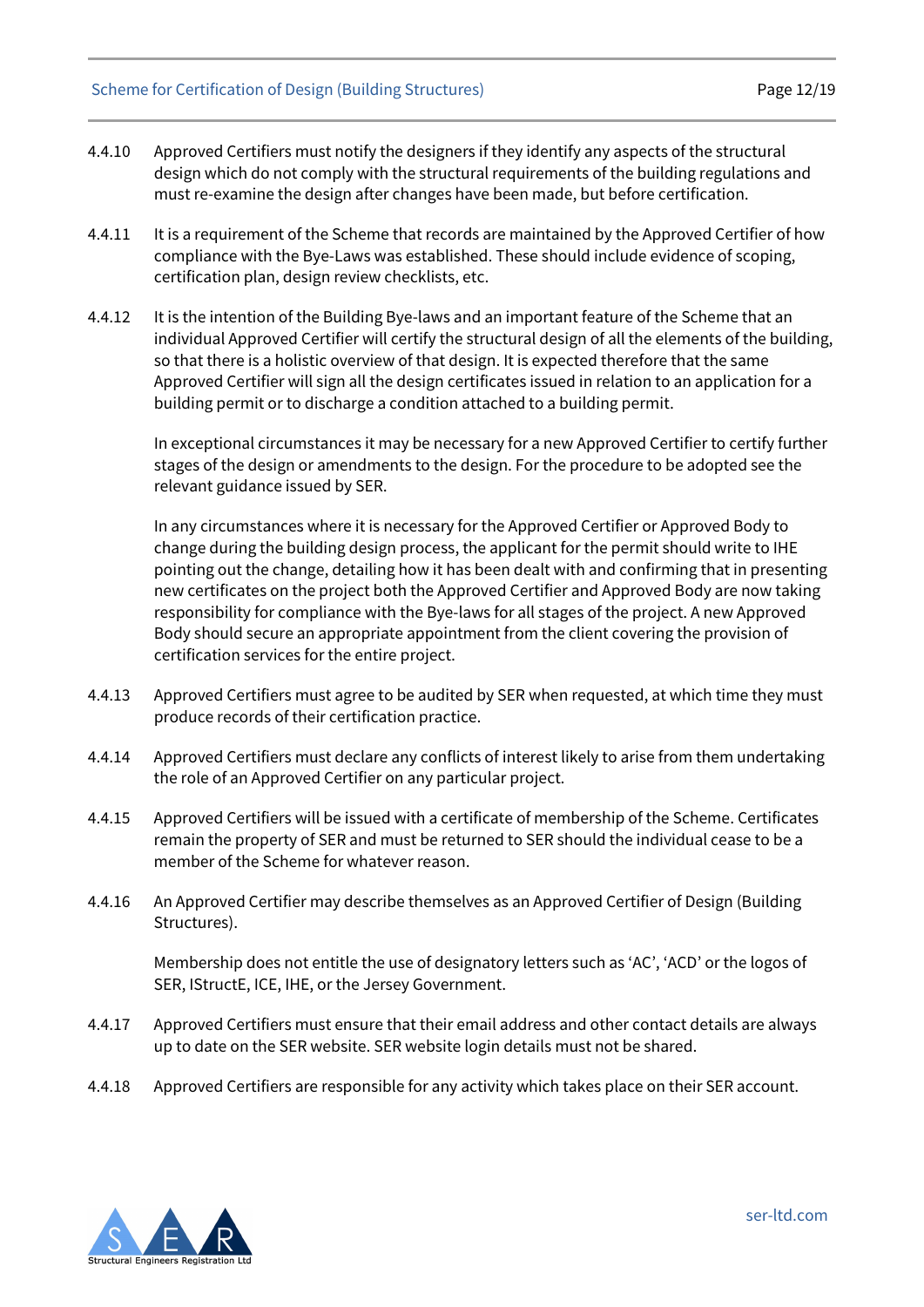- 4.5 Conditions of membership as an Approved Body for Certification of Design (Building Structures)
- 4.5.1 Approved Bodies are required to employ at all times at least one Approved Certifier of Design (Building Structures) (i.e. they must either be employed under PAYE or be a Director/Partner/ Principal of the firm).

To fulfil this requirement, applications for membership as an Approved Body must either identify an engineer employed by the firm who has already achieved Approved Certifier status or be accompanied by an application for membership of an individual who is permanently employed by the Approved Body.

Approved Bodies must inform SER immediately of any changes to the Approved Certifiers that they use or if they do not employ at least one Approved Certifier as defined above.

- 4.5.2 Approved Bodies are required to have in place:
	- 1. procedures to ensure the quality of the certification activities of their Approved Certifiers and to see that that designs that are presented to their Approved Certifiers for certification are presented timeously, are complete, except where work is to be undertaken in a later stage, are of an appropriate quality and have been checked in accordance with the scheme requirements
	- 2. access for Approved Certifiers to relevant legislation, handbooks, codes, standards and guides
	- 3. policies which promote the continuing professional development of Approved Certifiers, in support of certification activities (including both technical and procedural training) to the level required by SER
	- 4. procedures in place to manage post-certification design changes
- 4.5.3 Approved Bodies must have in place and maintain adequate professional indemnity cover for any project certified by an Approved Certifier of Design (Building Structures) and must provide evidence of that insurance cover when requested by SER.

Approved Bodies must make provision to ensure that any Approved Certifier who they employ or have employed is adequately protected from financial loss as a consequence of undertaking certification work on their behalf.

Approved Bodies must undertake a review of the risks associated with any Approved Certifier appointment and ensure that appointments have been based on appropriate contractual terms and conditions. Consideration should be given to limiting liabilities of an Approved Certifier through separate appointments to those as designer.

For further information refer to separate guidance on Responsibilities and Liabilities.

4.5.4 Approved Bodies are required to designate a Certification Coordinator to be responsible for ensuring that the conditions under which the Approved Body was approved are fulfilled and maintained and to countersign certificates completed by an Approved Certifier who is employed by the Approved Body. The Certification Coordinator of an Approved Body must not countersign certificates for any period during which the Approved Body does not employ an Approved Certifier.

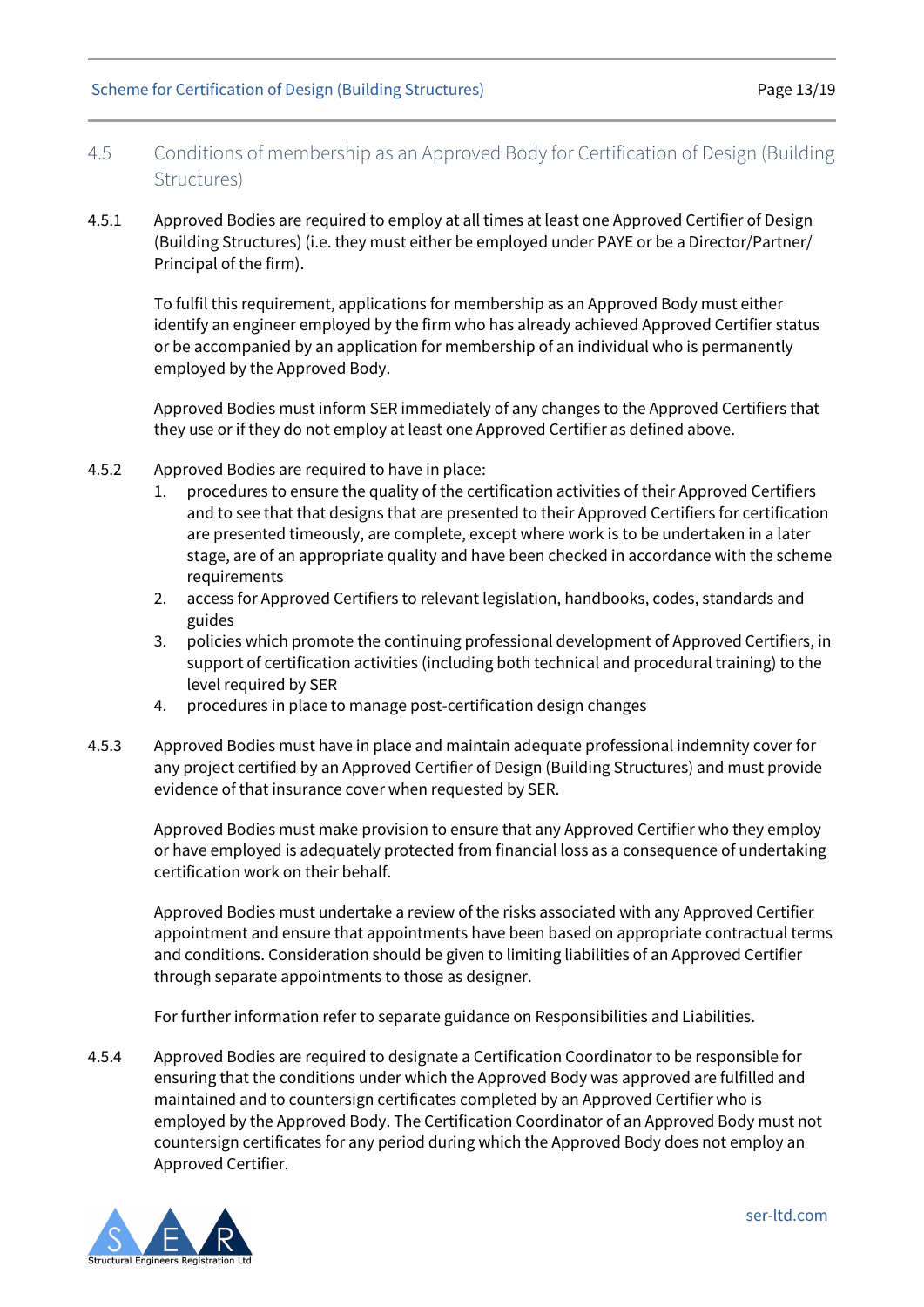Approved Bodies must inform SER of any changes with regards to their Certification Coordinator(s).

The Certification Coordinator is responsible for ensuring that the conditions of membership are fulfilled and maintained, and for bringing any shortcomings to the attention of the Approved Body.

- 4.5.5 Approved Bodies must agree to fulfil all the requirements of the scheme as described in the Scheme Guide and agree to abide by the Code of Conduct.
- 4.5.6 Approved Bodies must agree to be audited by SER when requested, at which time they must produce evidence of how they are meeting the conditions of membership.
- 4.5.7 Approved Bodies are required to demonstrate that they have procedures in place to ensure that complaints made against the Approved Body and any of its Approved Certifiers in relation to certification of design under the Building Bye-Laws (Jersey) 2007 are handled fairly, consistently and wherever possible resolved to the complainant's satisfaction. The procedures must allow for the submission of a complaint to SER in respect of any matter that directly concerns certification of design under the Building Bye-Laws (Jersey) 2007 and that cannot be resolved with the Approved Body.
- 4.5.8 An Approved Body may describe itself as an Approved Body for Certification of Design (Building Structures).

Membership does not entitle the use of designatory letters such as 'AB', 'ABCD' or the logos of SER, IStructE, ICE, or the Jersey Government.

- 4.5.9 Approved Bodies will be issued with a certificate of membership of the Scheme. Certificates remain the property of SER and must be returned to SER should the Approved Body cease to be a member of the Scheme for whatever reason.
- 4.5.10 Approved Bodies must maintain adequate records of projects certified to allow their Approved Certifiers to comply with their obligations under the Scheme.

These records should include copies of any reports, calculations, drawings, details, specifications, document issue sheets, relevant correspondence, etc.

Approved Bodies must allow their Approved Certifiers to keep records of their certification practice so they can comply with their obligations under the Scheme.

- 4.5.11 Approved Bodies must provide an environment that supports its Approved Certifiers and must allocate adequate time and resources to the certification process in order to provide the support described above. Approved Bodies should advise their clients of the amount of time and cost associated with the certification process prior to the Client accepting appointment of their Approved Certifier.
- 4.5.12 Approved Bodies must ensure that there are no circumstances whereby they will not accept responsibility for a certificate issued by an Approved Certifier who they employ or have employed and that was countersigned by their Certification Coordinator or whereby that the certificate is not covered by their PII.

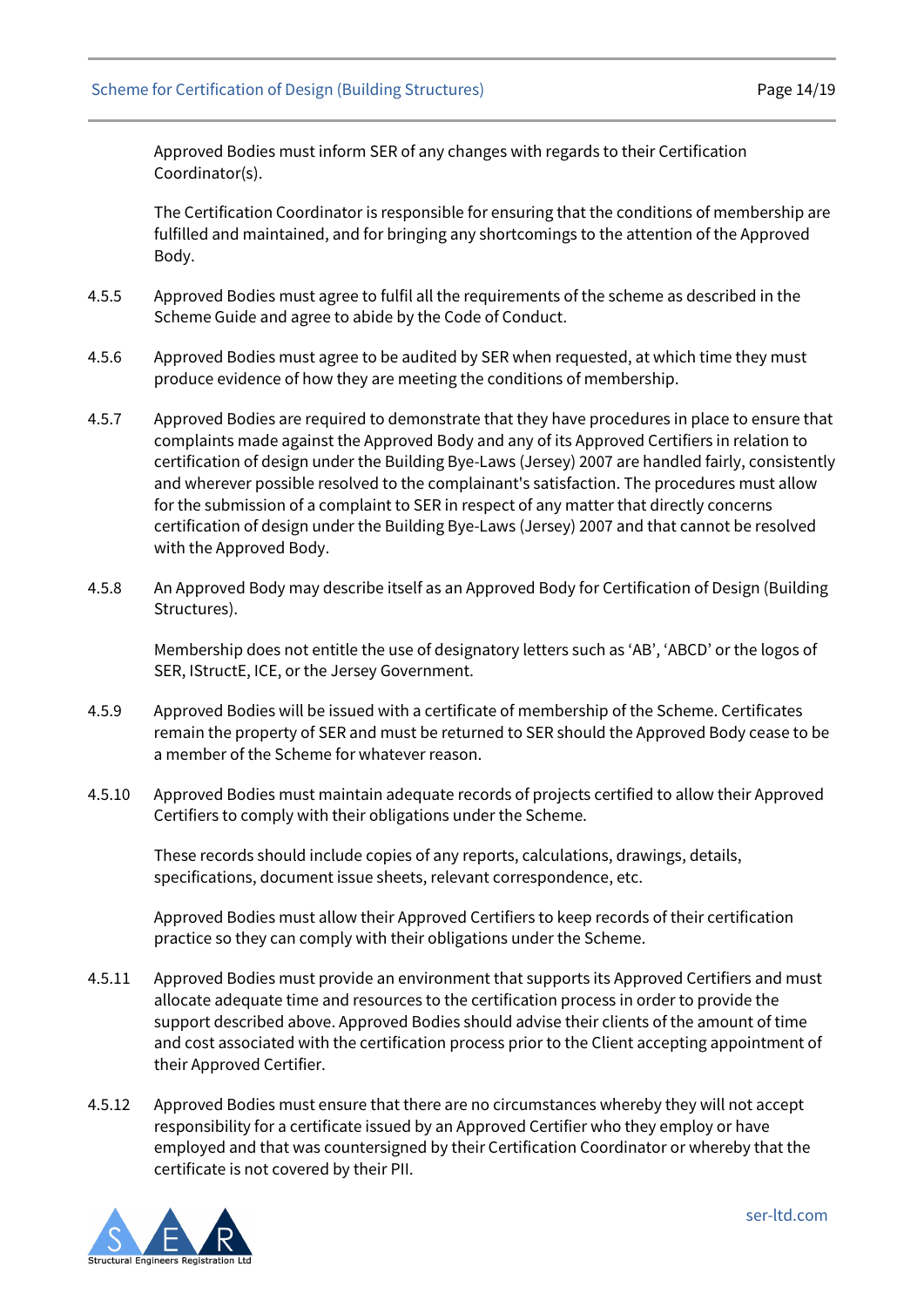4.5.13 In circumstances where an Approved Body is unable to fulfil its obligations to its client, e.g. by undertaking the certification of further stages of the design and/or amendments to the design, or by reviewing third party designs, the Approved Body must assist the client to identify an alternative Approved Body and Approved Certifier.

In cases where a mistake, omission, or inaccuracy is discovered in work which has been certified and the Approved Body fails to assist its client as required above, SER will provide assistance in this respect.

- 4.5.14 Approved Bodies must make a report to SER as soon as they become aware of an alleged failure of any part of a building to meet the Requirements in Part 1 of Schedule 2 where the design of that building was certified by one of its Approved Certifiers. For further information refer to separate guidance on Reporting of Failure of Certified Structures.
- 4.5.15 The Approved Body must immediately inform SER Admin of any change to the ownership, status or name of the Firm to which the registration applies.
- 4.5.16 The Certification Coordinator must ensure that their email address and the Approved Body's contact details are always up to date on the SER website. SER website login details must not be shared.
- <span id="page-14-0"></span>4.5.17 Certification Coordinators are responsible for any activity which takes place on their SER account.

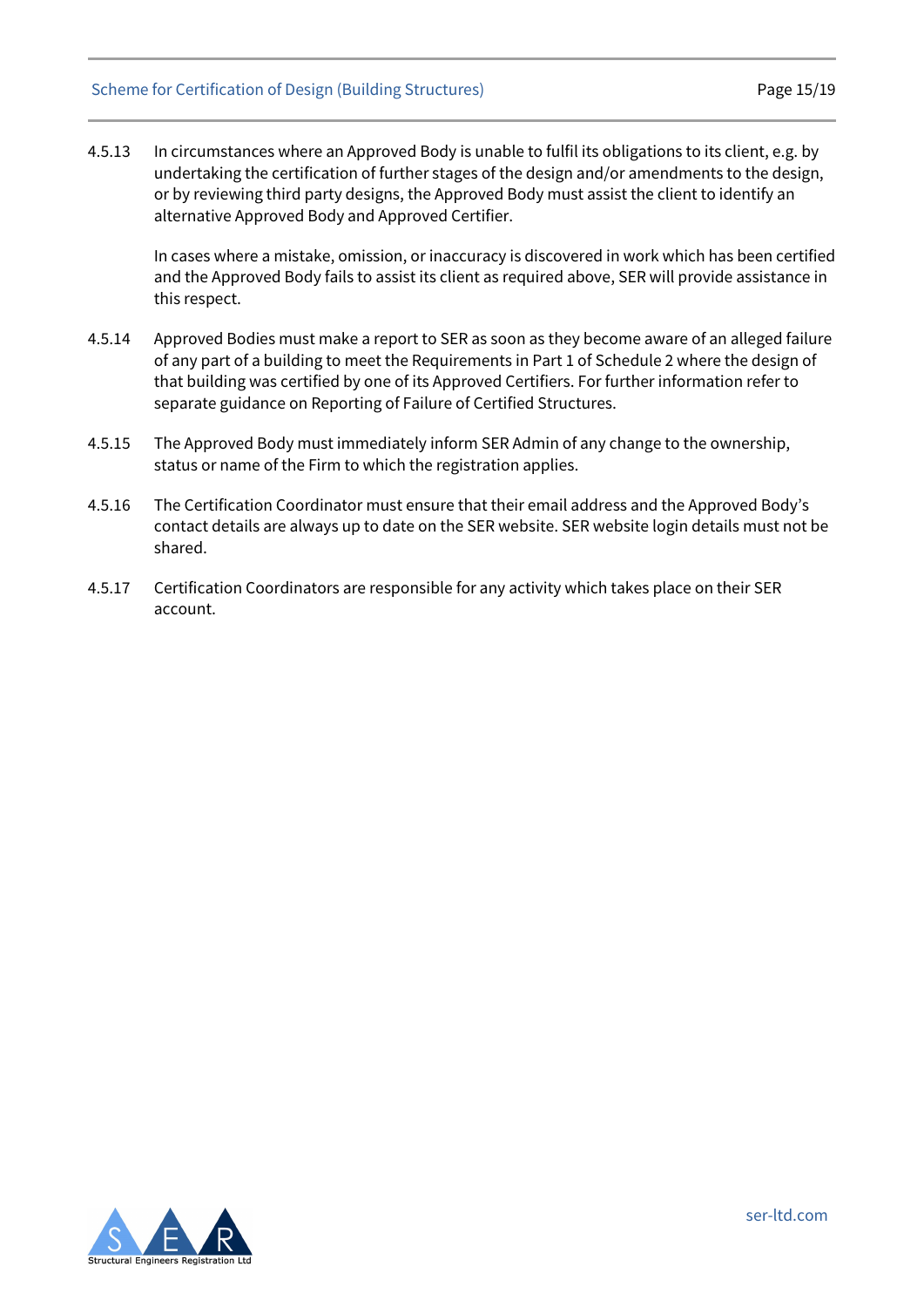#### 4.6 Code of Conduct

- 4.6.1 The Scheme is dependent on trust and strict adherence to this Code of Conduct.
- 4.6.2 The Scheme requires that Approved Bodies and Approved Certifiers who are members of the scheme, the persons employed or engaged by SER, and members of any board or panel intended to further the purposes of the Scheme and SER:
	- 1. act with integrity and fairness
	- 2. have regard to the public interest and to the interests of all those affected by their activities
	- 3. do not maliciously or recklessly injure or attempt to injure the reputation of another person
	- 4. must avoid conflicts of interest
	- 5. uphold the reputation of the Scheme
- 4.6.3 The Scheme requires that individual members that perform the function of Approved Certifiers of Design (Building Structures):
	- 1. exercise appropriate skill, care, diligence and judgment in undertaking the certification of Design (Building Structures) with respect to the Building Bye-Laws (Jersey) 2007
	- 2. adhere to the professional Rules of Conduct of the IStructE or the ICE or the equivalent professional body with which they are registered
	- 3. do not represent themselves as having expertise or experience that they do not possess
	- 4. maintain and broaden their expertise
	- 5. undertake only those tasks for which they have appropriate expertise and experience
	- 6. do not certify work designed by others without carrying out necessary checks to satisfy themselves of the adequacy of the design and compatibility within the whole structure
	- 7. acknowledge that for some projects they may lack appropriate experience to enable them to act as the Approved Certifier
	- 8. disclose to SER if they have been convicted of an offence by a court or have been subject to an adverse finding of any kind by any tribunal, court or other authority

#### <span id="page-15-0"></span>4.7 Complaints and Appeals

SER has procedures, approved by IHE, for complaints against Scheme members and appeals against decisions concerning membership. Details of these may be found at [www.ser-ltd.com.](http://www.ser-ltd.com/)

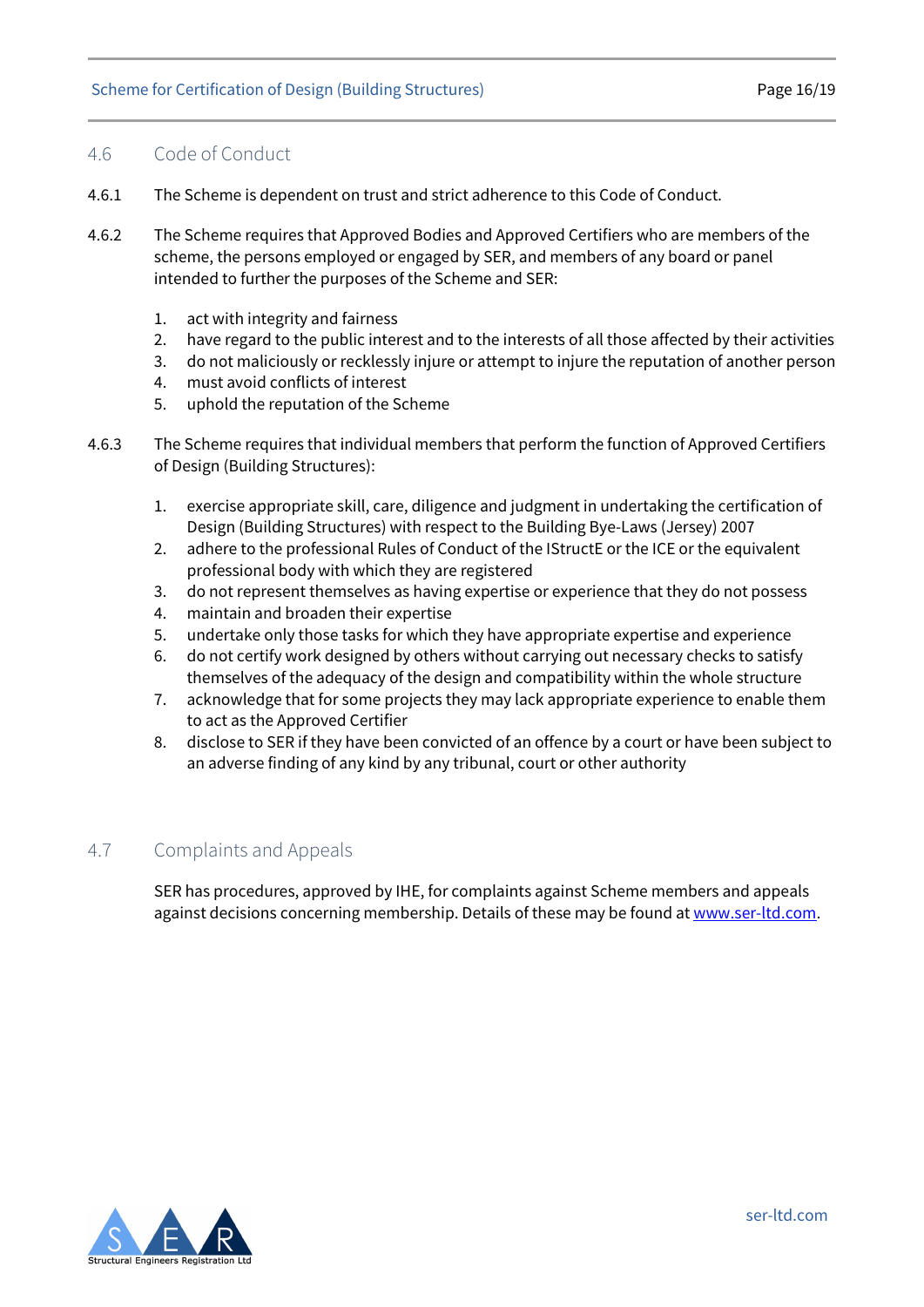## <span id="page-16-0"></span>5 Membership Processes

#### <span id="page-16-1"></span>5.1 Applications for membership

- 5.1.1 All applications for membership are to be submitted online to SER at [www.ser-ltd.com.](http://www.ser-ltd.com/) Once payment has been made the applicant must sign and date the completed application form and send to SER Ltd.
- <span id="page-16-2"></span>5.2 Assessment of applications for membership
- 5.2.1 SER Admin check applicant's declarations of Chartered membership with the relevant Institution, as well as checking the online application for completeness.
- 5.2.2 Two members of the Jersey Registration Board are nominated to assess each application for membership of the Scheme.
- 5.2.3 Members of the Jersey Registration Board must declare any current or past conflict of interest in contributing to the assessment of an applicant.
- 5.2.4 The Assessors will grade each application in one of three ways:
	- 1. Does not satisfy the criteria for membership
	- 2. Satisfies the criteria for membership
	- 3. Cannot be decided: call for more information or applicant for interview.
- 5.2.5 Following this grading and any interview, the members submit their recommendations to the Jersey Registration Board as a whole for approval of their decisions. The recommendations of the Jersey Registration Board are subject to ratification by the SER Board of Directors. Decisions reported to the applicant by the Head of Certification.
- 5.2.6 All personal information is collected and stored in accordance with the Privacy Policy available on the SER website a[t https://www.ser-ltd.com](https://www.ser-ltd.com/)
- <span id="page-16-3"></span>5.3 Maintaining membership
- 5.3.1 Membership must be renewed annually by paying the appropriate fee. If renewal fees for an Approved Certifier or Approved Body are not paid by the due date their ability to generate certificates is disabled. If fees remain unpaid for three months, the membership of the Approved Certifier or Approved Body is terminated. A full re-application is required prior to reinstatement.
- 5.3.2 Approved Certifiers who fail to provide a CPD return by the required date may have their membership suspended until a return is provided.
- 5.3.3 Certifiers who wish to amend their declaration of competence may do so as part of the annual renewal process.
- 5.3.4 Any member who wishes to resign their membership must inform SER who will notify IHE.

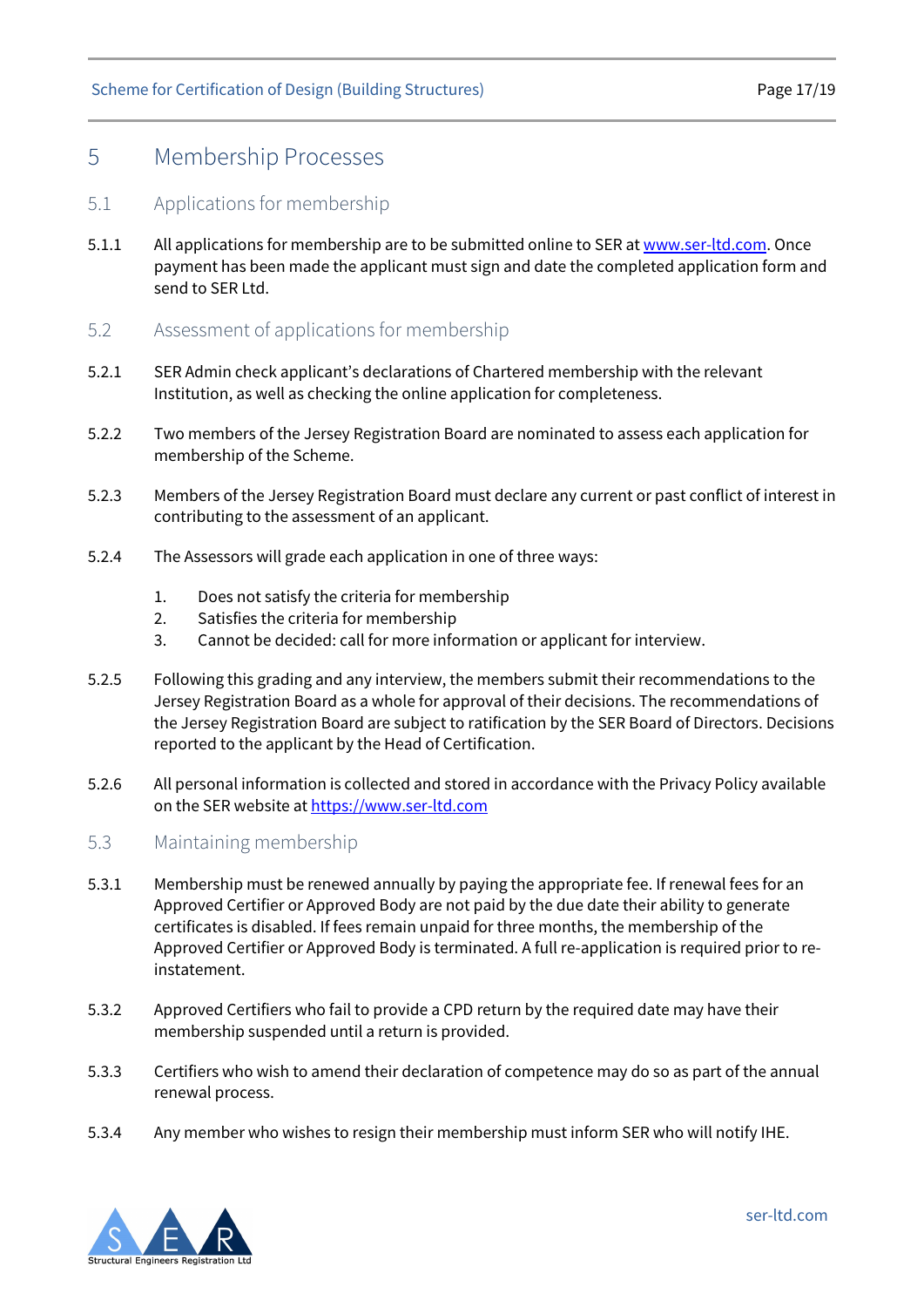#### Scheme for Certification of Design (Building Structures) Page 18/19

5.3.5 Membership may be terminated, or other disciplinary action taken, at any time following properly conducted appeals and disciplinary procedures (see 4.7). SER will notify IHE by the end of the next working day.

#### <span id="page-17-0"></span>5.4 Auditing of Scheme membership and certificates issued

- 5.4.1 SER audits the activities of Approved Bodies and Approved Certifiers who are members of the Scheme.
- 5.4.2 Details of SER's procedures for auditing may be found in *Procedures for Auditing the Activities of Approved Bodies and Approved Certifiers* available from [www.ser-ltd.com.](http://www.ser-ltd.com/)

#### <span id="page-17-1"></span>5.5 Auditing of SER

5.5.1 The management of the Scheme by SER, including membership assessment and auditing is subject to audit by the IHE Department.